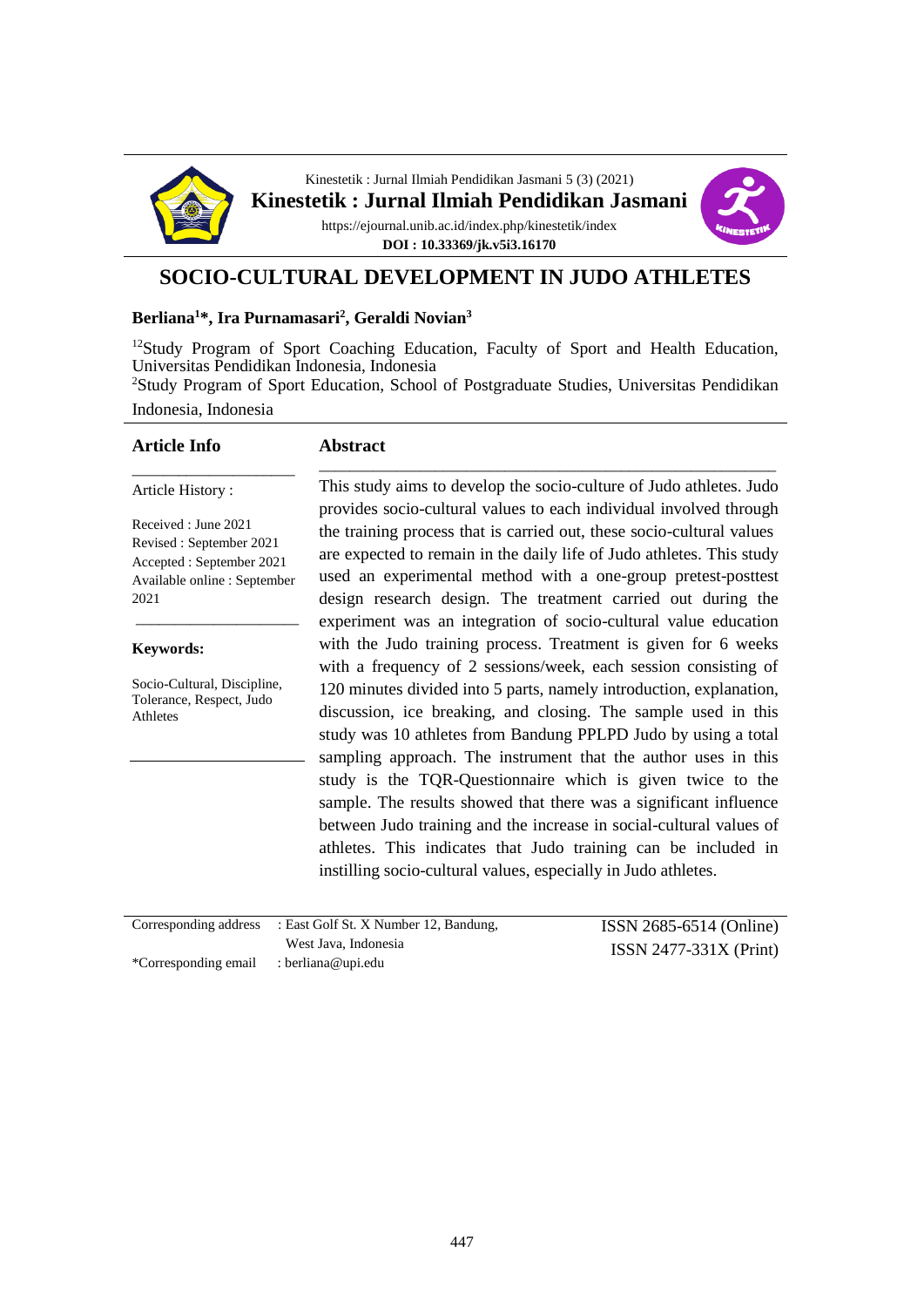## **INTRODUCTION**

The meaning of exercise is growing day by day, not only limited to physical activity. Many parties are starting to know and take advantage of the existence of sports, but some make sports seem like activities that are only carried out by athletes to achieve achievements. Sport coincides with the values of community and political institutions, as it seeks to define morals and ethics that are associated not only with athletes but also with the totality of society as a whole. Sport provides a key dynamic in terms of enhancing communal principles by enhancing individual physical and mental wellbeing and social class integration (Macri, 2012).

Sport is not only an activity to achieve achievement, but also an activity that can develop one's social and cultural values, even making the role of nationalism and viral motivation to boost socio-economic development (Thien & Boonrod, 2019). Sport has the potential to contribute to social inclusion, foster and develop physical activities that improve health, forge an identity, and unite society. A wealth of research has considered how sport contributes to achieving wider social benefits, including improvements to health and well-being, life satisfaction, crime reduction, community cohesion and activism, environmental stewardship, educational attainment, labour market participation, civic renewal, urban regeneration and developing youth (Gilchrist & Wheaton, 2017). Previous

studies have suggested that sport plays an important socio-cultural role and this is also reflected in government policies designed to promote sport (Taylor et al., 2015).

Indonesia already has a good sports policy development, although it is still not as significant as European countries. Indonesia has recognized the benefits of sports that are so broad that they do not underestimate sports. Sport can be a medium for the development of human resources in various ways. As state by previous study, the benefits that can be obtained through sports include: reduce the increased risk of disease (such as coronary heart disease, hypertension, type-2 diabetes, cancer, metabolic syndrome, and all causes of death), improve quality of life, build self-confidence, improve symptom control, depression, and teach positive life values and values to young people (Andersen et al., 2019; Côté & Hancock, 2016). It simply states that the outcome of sport for young people is the 3Ps: performance, participation, and personal development (Côté & Hancock, 2016).

In this research, the writer specifically examines the socio-cultural development in Judo. Judo is a sport that is not only aimed at self-defense but more than that, namely namely the cultural aspects that surround sports practice (Peset et al., 2013). The philosophy of judo stipulates that in the face of an opponent, the safety of the opponent (uke) must be maintained, therefore when throwing an opponent, it cannot be released so that it remains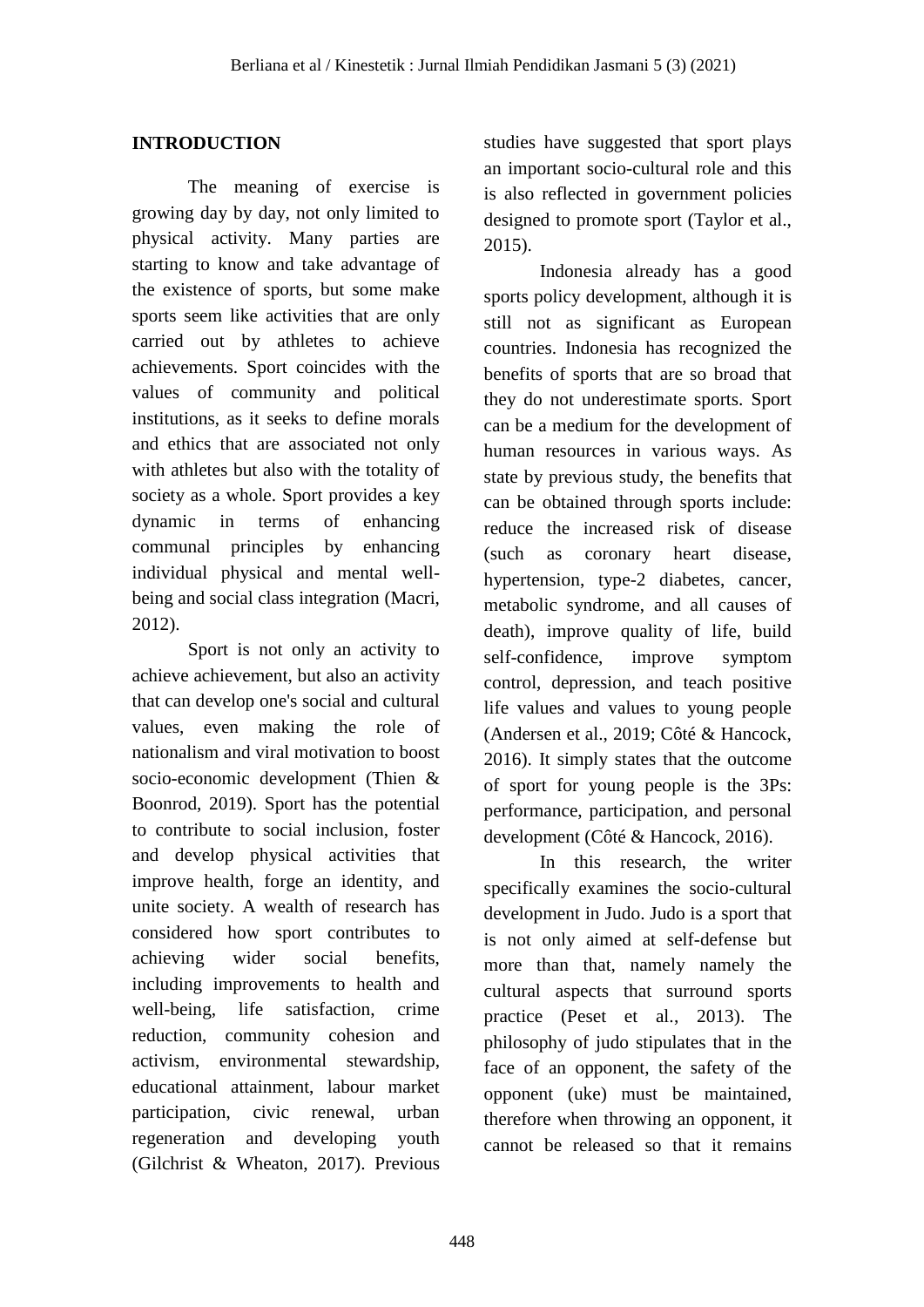controlled and does not injure or hurt the opponent as its main goal. In Judo, the goal of slamming an opponent is only one way to beat or win according to the competition rules that have been determined by the IJF (International Judo Federation) (Malliaropoulos et al., 2013).

As we know that almost all martial arts sports have their ways of interacting, such as giving special greetings to the coach, respect when entering the training ground, bowing to a higher level, clenching fists in front of the body before starting training/competitions, and others. Including in the sport of Judo, these things have become a culture that is directly applied in all social activities carried out. Judo provides socio-cultural values to each individual involved through a training process that is carried out as a form of life, which consists of behavior, skills, capacities, attitudes, values, beliefs, practices, and customs (Rothwell et al., 2018).

Especially for PPLPD Judo athletes who are coaching athletes who have been involved in the Judo training process intensively for quite a long time, so it is assumed that they already have existing socio-cultural values. The author wants to research related to the development of these socio-cultural values through an integrated educational process in the Judo training process. The author sees that this is still very rarely done in Indonesia, most studies only focus on physical conditions, achievement, or patterns of interaction

between individuals. This is also in line with previous research which suggests that research related to sports and the socio-cultural domain is still very limited (Gemar, 2020), but was highlighted as an important area (Jaeschke et al., 2017). From here, it is hoped that they can become a constant in the daily life of Judo athletes. So this study aims to determine the development of sociocultural values in Judo athletes.

# **METHODS**

The method used in this research is a quasi-experimental method with a quantitative approach. The research design used was the One-Group Pretest-Posttest Design, because this study only used one experimental group (Fraenkel et al., 2012).

## **Participants**

The sample in this study was 10 PPLPD Judo athletes from the city of Bandung who were taken from the population using total sampling techniques. The reason for selecting the sample is because the athletes are still beginners and still have a long time to have a career as an elite athlete. Thus, it is hoped that it can become an example for other Judo athletes at a lower level.

## **Materials and Apparatus**

The instrument that the author uses in this study is the DTR-Questionnaire which contains 60 items about discipline, tolerance, and respect. Filling in the instrument uses a Likert scale as an answer option (Mawardi,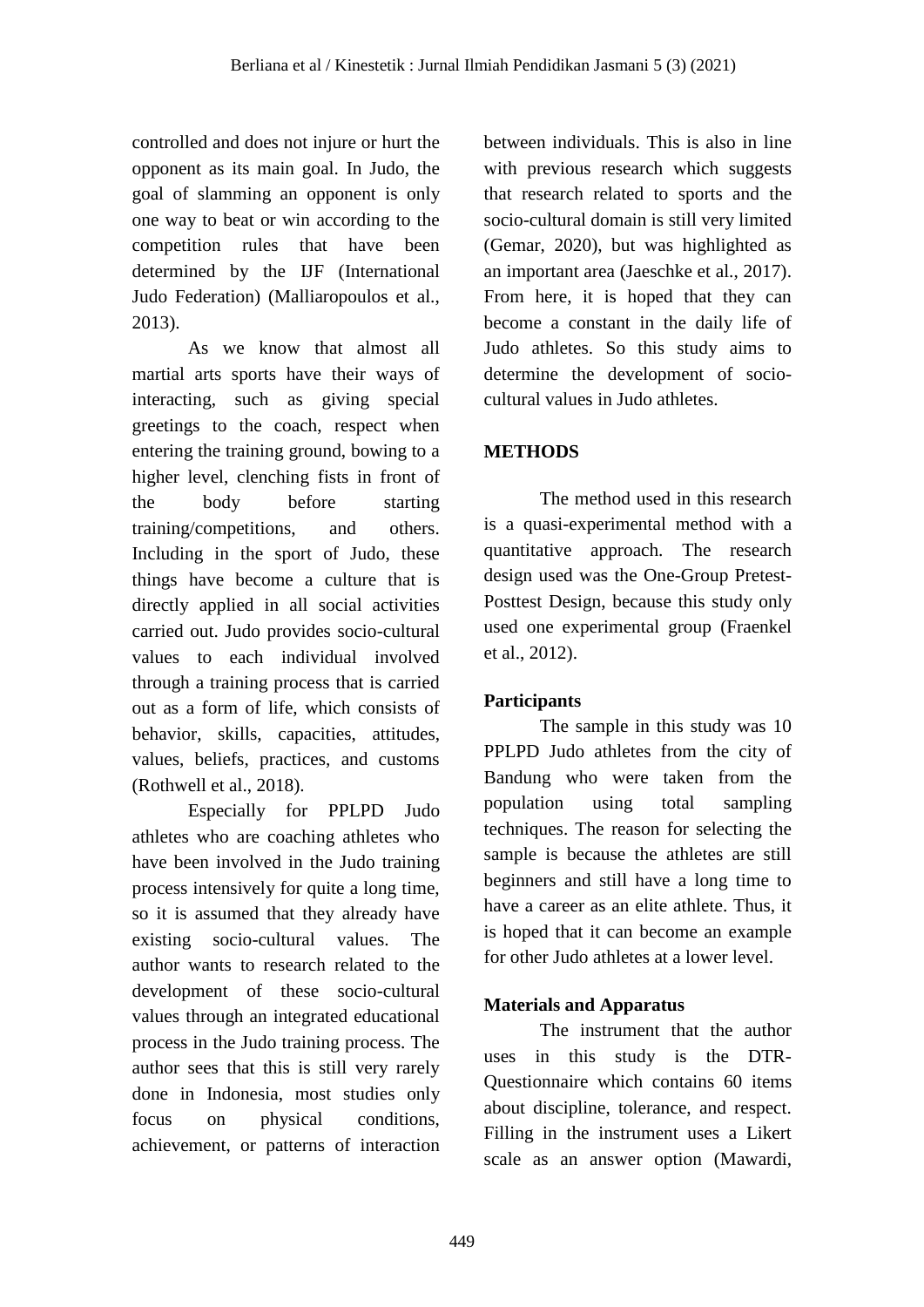2019). The instrument is distributed via Google Form. The instrument was compiled by the author and has gone through the validity (0.723) and reliability test (0.812) stages so that it is suitable for use as a research instrument. The same instrument was given twice, namely at the pretest and posttest.

#### **Treatment**

The treatment that was applied during the experimental process was in the form of an exercise program with the integration of socio-cultural value education. During the experimentation, the entire program was observed for its continuity and the ability of the sample to absorb the program by the experts appointed in their fields. Treatment is given for 6 weeks with a frequency of 2 sessions/week, each session consisting of 120 minutes divided into 5 parts, namely introduction (15 minutes), explanation (50 minutes), discussion (30 minutes), ice-breaking (15 minutes) and closing (10 minutes).

#### **Data Analysis**

The data obtained were then processed and analyzed using SPSS version 24 (Santoso, 2017) in the following order: demographic data description, research description, normality test using the One-Sample Kolmogorov-Smirnov Test, and hypothesis testing using the Paired Sample Test.

### **RESULT**

The data that has been processed and analyzed is then presented in tabular form so that it is easier to understand. It is known that the study sample consisted of 40% male athletes and 60% female athletes (n=10). The age category of male athletes is 75% early adolescence (12-16 years) and 25% late adolescence (17-25 years), while the age category of female athletes is 83% early adolescents (12-16 years) and 17% adolescents end (17-25 years). The education level of male athletes is 25% junior high school and 75% senior high school, while the education level of female athletes is 50% junior high school and 50% senior high school.

**Table 1.** Statistical Descriptive

|                 | N  | Mean $\pm$ SD       |
|-----------------|----|---------------------|
| <b>Prefest</b>  | 10 | $413.50 + 22.965$   |
| <b>Posttest</b> | 10 | $448.60 \pm 38.962$ |
| Gain            | 10 | $35.10 \pm 15.997$  |

Table 1 shows a description of the socio-cultural statistics. Obtained an average pretest value of 413.50 with a standard deviation of 22,965 and an average posttest value of 448.60 with a standard deviation of 38,962.

## **Tabel 2**. Normality Testing

|                 | Asymp Sig. (2-tailed) |
|-----------------|-----------------------|
| <b>Pretest</b>  | 0.200                 |
| <b>Posttest</b> | 0,060                 |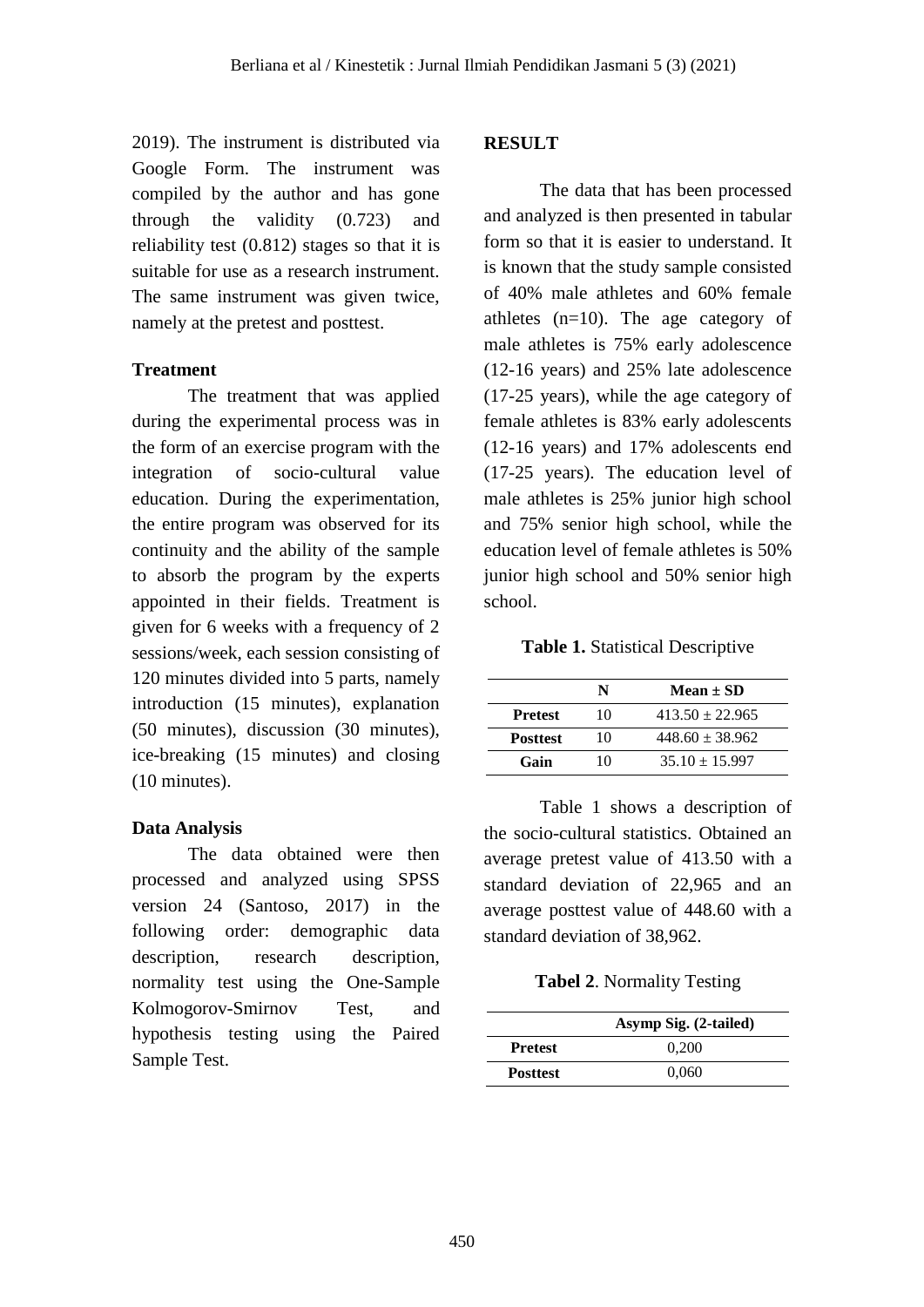Table 2 shows the results of the normality test using the Kolmogorov-Smirnov Test. Asymp Sig. (2-tailed) value for the pretest data of 0.200 and the posttest data of 0.060. Both data are> 0.05, which means that the data is normally distributed, so the authors use a parametric approach to test the hypothesis.

**Tabel 3**. Hypothesis Testing

#### **DISCUSSION**

The results of this study indicate that there is a significant influence between the integrated Judo training program with the education of sociocultural values on the socio-cultural development of Judo athletes. This shows that the treatment in the form of socio-cultural value education arranged in an integrated program with the Judo training process can develop sociocultural values in Judo athletes. In the context of athlete performance, this relates to the experiences, abilities, and capacities of individuals currently available that are captured in their intrinsic dynamics (dispositional tendencies) in a constraint-based framework (Rothwell et al., 2018). The literature generally supports the relationship between sport and positive psychological and social outcomes, including self-esteem, self-regulation, general life skills, and pro-social behavior (Clark et al., 2015). Life skills such as time management,

| Socio-          |       | Q | 0,003 |  |
|-----------------|-------|---|-------|--|
| <b>Cultural</b> | 4,062 |   |       |  |

Table 3 shows the results of hypothesis testing using the Paired Sample Test. Obtained the t score is 4.062 with the Sig. (2-tailed) value is 0.003. The research testing criteria is if t score  $>$  t table, then H<sub>1</sub> is rejected and H<sub>0</sub> is accepted. At the 5% significance level with df 9, the t table value is 2.262, it can be concluded that t score  $>$  t table, so H<sub>0</sub> is accepted.

communication, coping, goal setting, and decision making provide an important foundation for achieving successful developmental goals (for example, academic success) (Clark et al., 2015). We all know that the aim of Judo is more than just self-defense, which is to form human character and mentality and form the body to be strong, useful for health, and shape character through mental and discipline (Malliaropoulos et al., 2013).

The principles of Judo are seiryoku zen'yo (efficiency, maximum efficiency, and minimum effort) and jita kyoei (mutual welfare and benefit) which means that fighting the stronger will result in defeat while adjusting and avoiding the opponent's attacks will cause him to lose balance. , his strength will decrease and will be able to beat him (Malliaropoulos et al., 2013). Judo must also contain elements of manners, beautiful art, big spirit, sportsmanship, and mutual respect. Judo which is a martial arts sport is associated with harsh techniques, such as slamming, locking, strangling, and breaking opponents, if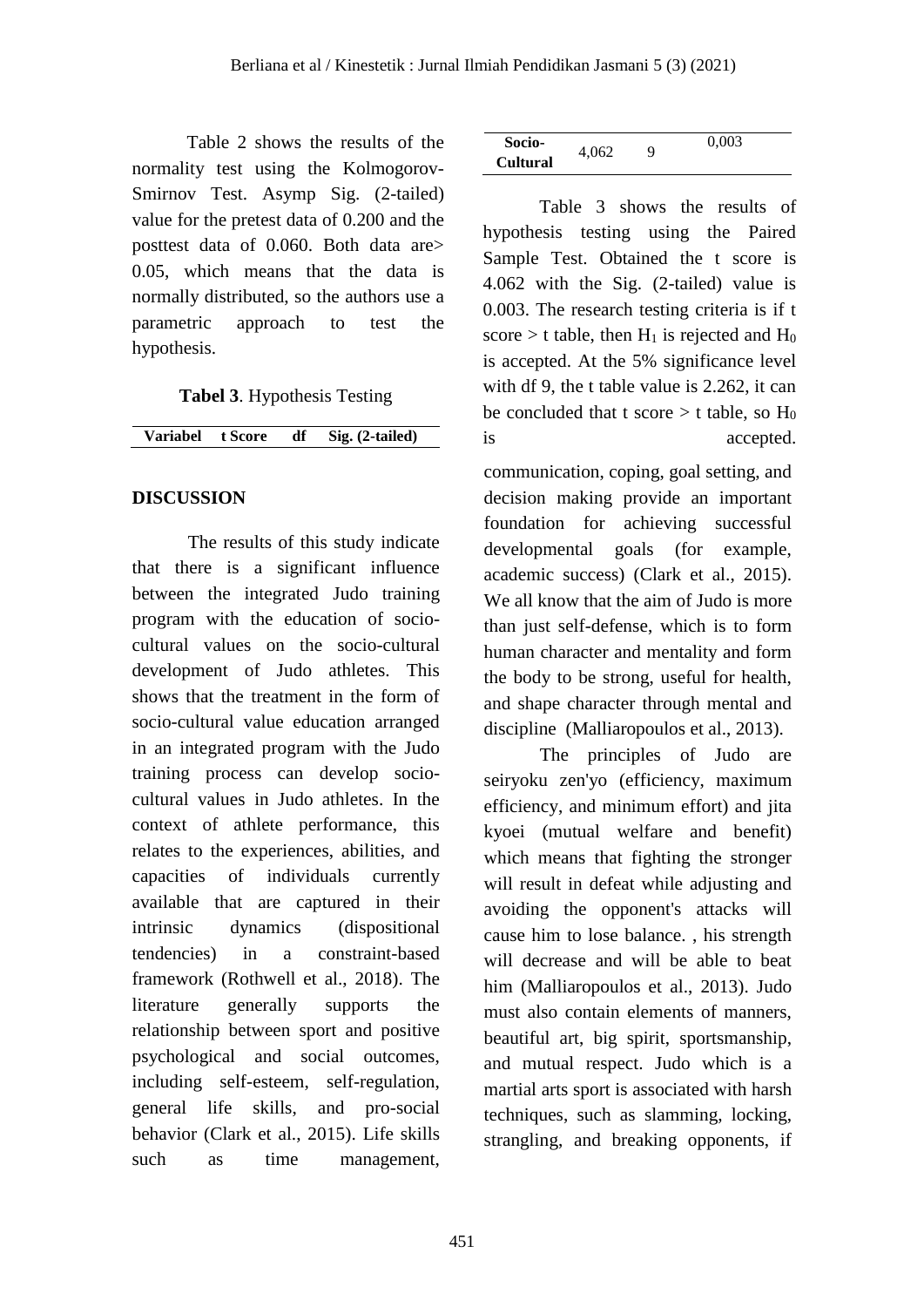used in the wrong way will result in violence, this is of course not in line with the philosophy of the sport of Judo, namely Seiryoku Zen, which explains that the use of Judo sports energy is only for good purposes. Therefore, socially and culturally, Judo should be done with good intentions, including making good human relations, helping each other, and respecting each other (Nobuo, 2013). If its application is in the form of obtaining knowledge, then Judo can be a method of improving oneself and changing behavior for the better, because behavior change is the most important factor which is expected to foster children's social behavior (Berliana & Purnamasari, 2016).

The social interactions that occur in Judo make a judo a cultured creature. The form of sports activities carried out encourages a positive direction from commercialism, sexism, and most importantly, one's nationalism (Macri, 2012). As individual beings as well as socio-cultural beings, to achieve needs, humans must deal with other humans, so that they have interests with other humans. Humans must live together with other humans in a unit called society or the social environment. As a middle way to reduce the risk of conflict, shared values, norms, or rules called common ethics are raised. This common ethic is what has continuously become a common norm from generation to generation which eventually develops into a culture. Every human being lives in a different socio-cultural environment so that it will apply different sociocultural values, adjusted to the residents who live in it. Through a continuous process, every human being will embrace a value obtained from his environment. These values are adopted and then implemented in a form of a "habit" pattern. The behavior pattern of a person in interacting with others will be influenced by the values obtained from the socio-cultural environment. Through Judo, Judo athletes can become human beings who have good socio-cultural values so that they can be kept away from conflicts and can resolve conflicts around their lives.

In particular, this study took three socio-cultural values, namely discipline, tolerance, and respect. The author sees that these three things are the main keys for a person in social life who can be developed through sports. As stated, neglecting sports means neglecting important aspects of society and culture (Macri, 2012). Affordability connotes the mutuality of athlete relationships embedded in life forms that will provide a strong rationale for considering socio-cultural and historical boundaries in the environment that shape expectations and beliefs about how athletes should behave, perform in competition, develop and learn (Rothwell et al., 2018). Discipline can be defined as a condition that is created and formed through a process and a series of behaviors that show order. Discipline is very important to instill in athletes so that athletes become aware that with discipline optimal training results will be achieved. Discipline can shape a person's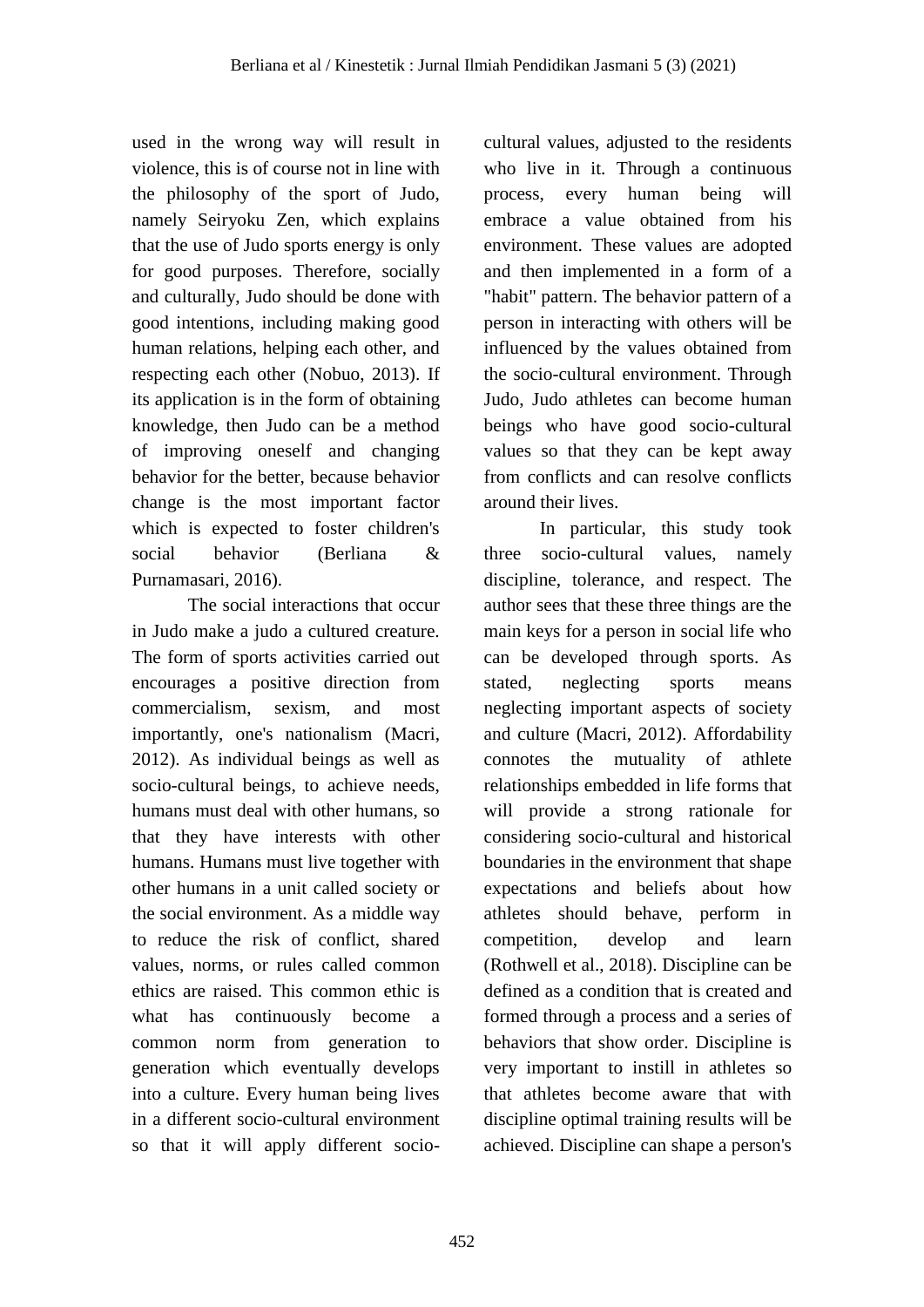character so that they become provisions in facing the social environment (Wouw & Ani, 2016).

The coach's role in instilling discipline is very important for athletes because coaches often communicate intensively and athletes tend to obey the coach. However, coaches are often misunderstood and tend to focus on punishment, when in fact it is not like that. Discipline is not focused on the punishment that must be given to athletes, but how the coach can explain the actions that can be done and the rules that must be carried out by athletes as a process of shaping the athlete's sociocultural value. Discipline provides benefits for developing conscientious athletic self-control. Punishing or frightening athletes to break the prevailing rules is a function of discipline that is no longer beneficial to athletes today. Discipline is expected to create athletes who are moral, character, disciplined, and obedient to the rules or regulations to be able to create the next generation of the Indonesian nation.

The next socio-cultural value is tolerance. Tolerance can be interpreted as a stance or attitude that is manifested in the willingness to accept various views and positions even though they disagree with them. Tolerance can also be defined as attitudes and actions that respect differences in religion, ethnicity, ethnicity, opinions, attitudes, and actions of others who are different from themselves (A'la, 2019). Tolerance can also be called a part of patience, by showing a person's ability to endure even

in the most difficult or most unpleasant situations. With an attitude of tolerance, it is hoped that individuals can coexist between existing differences. A person must not discriminate in the treatment of other people who have different levels of maturity and backgrounds from himself. A person must continue to accept and respect other people who have different backgrounds from himself. This value of tolerance can be seen from several aspects, namely peace, respect for differences, and awareness. In particular, the value of tolerance is very important for athletes because athletes in the training process do not only train themselves but with other people who of course have differences. The differences that exist can include such as family and economic background, individual attitudes and characteristics, as well as individual responses to something. If the athlete does not have a good tolerance value, the athlete will easily feel hurt or easily hurt others. So athletes need to have a tolerance value so that the athlete's socio-cultural life will be more harmonious and orderly.

The last socio-cultural value studied in this study is respect. Respect can be simply defined as respect for something. Respect will occur if there is a good relationship between one individual and another. Simply put, respect is reflected in how a person appreciates and respects oneself and others. If a person does not respect himself, then he is very unlikely to respect others. In athletes, respect makes athletes more positive because it starts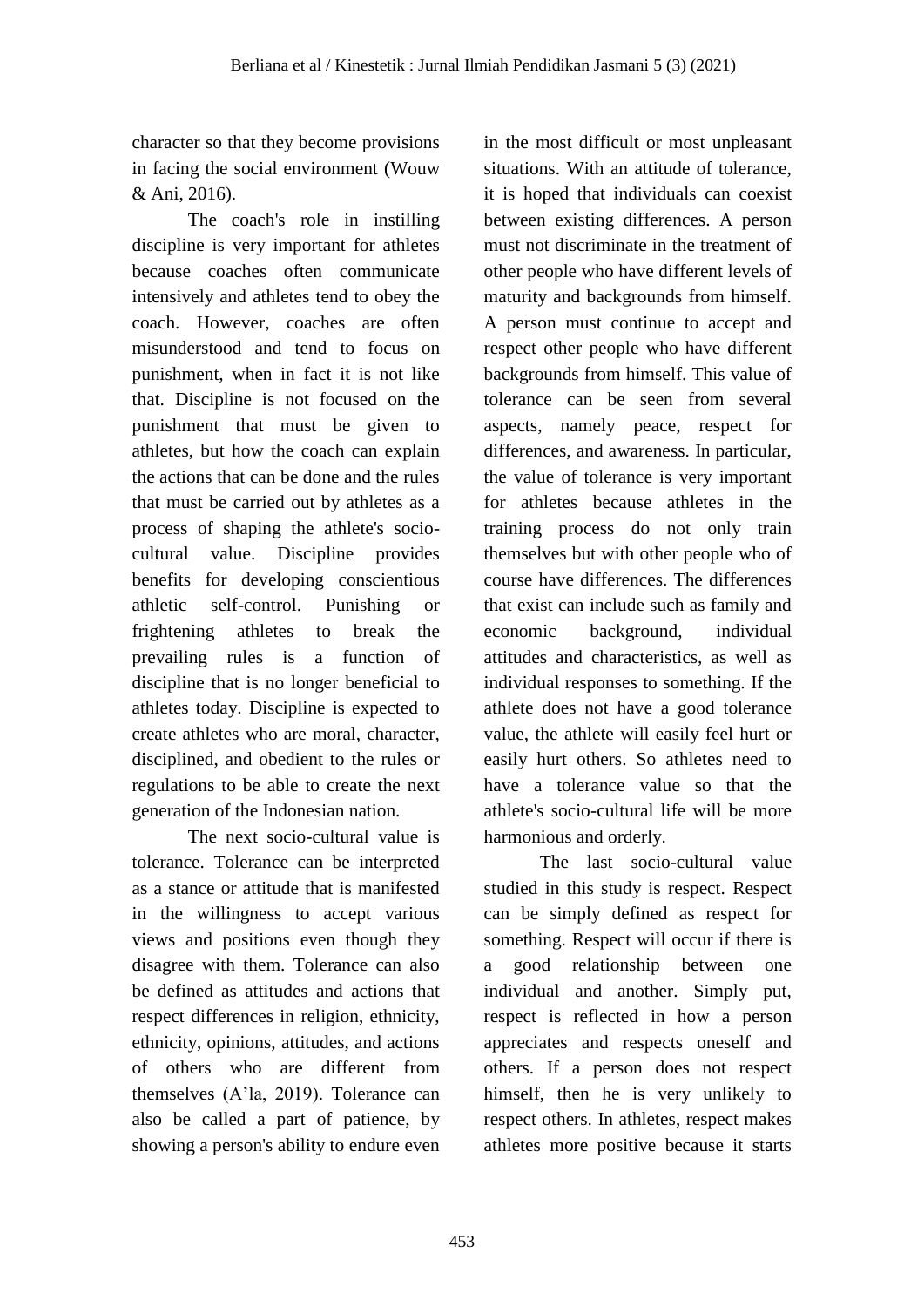with respect, reluctance, and respect. Athletes will always look at a stimulus well if he has a good value of respect. Through Judo, respect is strongly instilled by the Judo philosophy. Without respect, athletes will be difficult to appreciate and tend to be alienated in their daily lives. Thus, if athletes have good respect, then they will have a good socio-cultural relationship so that they can build healthy relationships between athletes and coaches as well as all teams who are members of the training and respect each other. The social, cultural, and historical context in which athletes develop increasingly functional relationships with performance contexts are important things that must be understood (Rothwell et al., 2018) and should not be ignored because they have a long impact on the life of positive youth development (Clark et al., 2015).

## **CONCLUSION**

This study concludes that the socio-cultural value education arranged in an integrated program with the Judo training process can develop sociocultural values in Judo athletes. Coaches and administrators need to be more serious in instilling the socio-cultural values of athletes because this will be very beneficial for athletes in the future, especially for young athletes. This research is still limited to the sport of Judo, so the authors suggest carrying out related research in other sports because we all realize that sport has been proven to be a medium for socio-cultural development for individuals.

### **ACKNOWLEDGEMENT**

The author would like to thank all research subjects who have been willing to be involved in this research.

### **REFERENCES**

- A'la, M. (2019). Penguatan Karakter Toleransi Melalui Permainan Tradisional Dalam Pembelajaran PJOK di Sekolah Dasar. MAGISTRA: Media Pengembangan Ilmu Pendidikan Dasar Dan Keislaman, 10(2), 130. https://doi.org/10.31942/mgs.v10i2. 3108
- Andersen, M. H., Ottesen, L., & Thing, L. F. (2019). The social and psychological health outcomes of team sport participation in adults: An integrative review of research. Scandinavian Journal of Public Health. 47(8), 832–850. https://doi.org/10.1177/1403494818 791405
- Berliana, B., & Purnamasari, I. (2016). Judging Social Behavior and Level of Intellegence Changes as A Result of Team Sport Training. Advances in Economics, Business and Management Research, 14, 388– 390. https://doi.org/10.2991/icemal-16.2016.81
- Clark, H. J., Camiré, M., Wade, T. J., & Cairney, J. (2015). Sport participation and its association with social and psychological factors known to predict substance use and abuse among youth: A scoping review of the literature. International Review of Sport and Exercise Psychology, 8(1), 224–250. https://doi.org/10.1080/1750984X.2 015.1068829
- Côté, J., & Hancock, D. J. (2016). Evidence-based policies for youth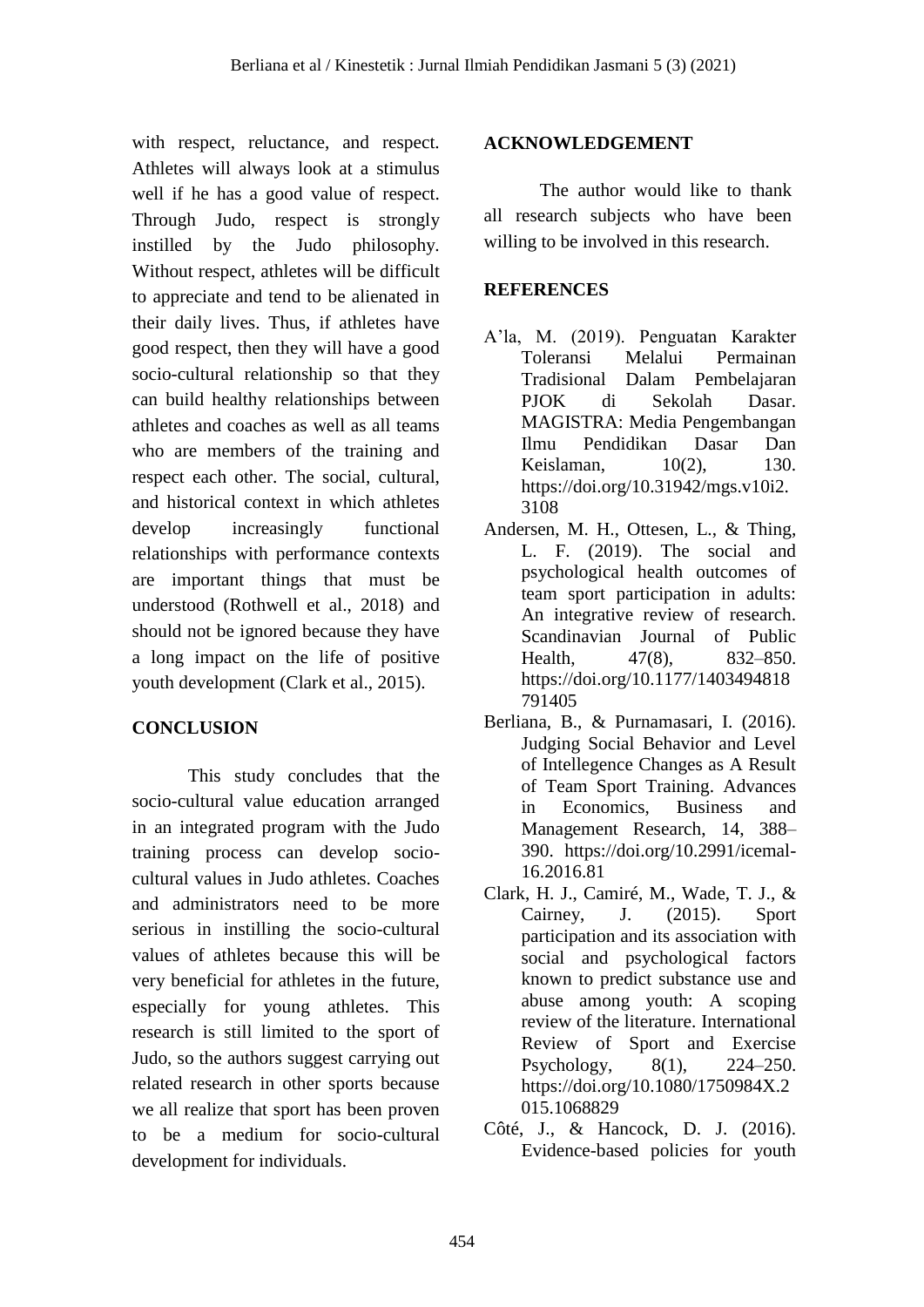sport programmes. International Journal of Sport Policy, 8(1), 51–65. https://doi.org/10.1080/19406940.20 14.919338

- Fraenkel, J. R., Wallen, N. E., & Hyun, H. H. (2012). How to Design and Evaluate Research in Education (8th Ed.). Mc Graw Hill.
- Gemar, A. (2020). Sport as culture: Social class, styles of cultural consumption and sports participation in Canada. International Review for the Sociology of Sport, 55(2), 186–208. https://doi.org/10.1177/1012690218 793855
- Gilchrist, P., & Wheaton, B. (2017). The social benefits of informal and lifestyle sports: a research agenda. International Journal of Sport Policy, 9(1), 1–10. https://doi.org/10.1080/19406940.20 17.1293132
- Jaeschke, L., Steinbrecher, A., Luzak, A., Puggina, A., Aleksovska, K., Buck, C., Burns, C., Cardon, G., Carlin, A., Chantal, S., Ciarapica, D., Condello, G., Coppinger, T., Cortis, C., De Craemer, M., D'Haese, S., Di Blasio, A., Hansen, S., Iacoviello, L., … Volkert, D. (2017). Sociocultural determinants of physical activity across the life course: A 'Determinants of Diet and Physical Activity' (DEDIPAC) umbrella systematic literature review. International Journal of Behavioral Nutrition and Physical Activity,  $14(1)$ ,  $1-15$ . https://doi.org/10.1186/s12966-017- 0627-3
- Macri, K. J. (2012). Not Just a Game: Sport and Society in the United States. In Inquiries Journal/Student Pulse (Vol. 4, Issue 08). http://www.inquiriesjournal.com/a?i d=1664
- Malliaropoulos, N., Callan, M., & Pluim,

B. (2013). Judo , the gentle way. 47(18), 54260. https://doi.org/10.1136/bjsports-2013-093161

- Mawardi, M. (2019). The Direction Of The Likert Attitude Scale Formulation To Measure Student's Attitude. Scholaria: Jurnal Pendidikan Dan Kebudayaan, 9(3), 292–304. https://doi.org/10.24246/j.js.2019.v9
- .i3.p292-304 Nobuo, H. (2013). No Title. Journal of Health, Physical Education, Recreation, April, 37–41.
- Peset, F., Ferrer-Sapena, A., Villamón, M., González, L. M., Toca-Herrera, J. L., & Aleixandre-Benavent, R. (2013). Scientific literature analysis of judo in Web of Science. Archives of Budo, 9(2), 81–91. https://doi.org/10.12659/AOB.8838 83
- Rothwell, M., Davids, K., & Stone, J. (2018). Harnessing socio-cultural constraints on athlete development to create a form of life. Journal of Expertise, 10(10), 94–102.
- Santoso, S. (2017). Complete Guide to Mastering Statistics with SPSS 24. PT. Elex Media Komputindo.
- Taylor, P., Davies, L., Wells, P., Gilbertson, J., & Tayleur, W. (2015). The Social Impact of Engagement with Culture and Sport (Issue March). The Culture and Sport Evidence (CASE) Programme.
- Thien, H. T., & Boonrod, W. (2019). Socio-cultural impacts of professional football clubs on local residents: Developing and validation of measurement scale in Vietnam. Annals of Applied Sport Science,  $7(4)$ ,  $43-51$ . https://doi.org/10.29252/aassjournal. 787
- Wouw, S., & Ani, Y. (2016). Konsistensi strategi instruksional pendidikan